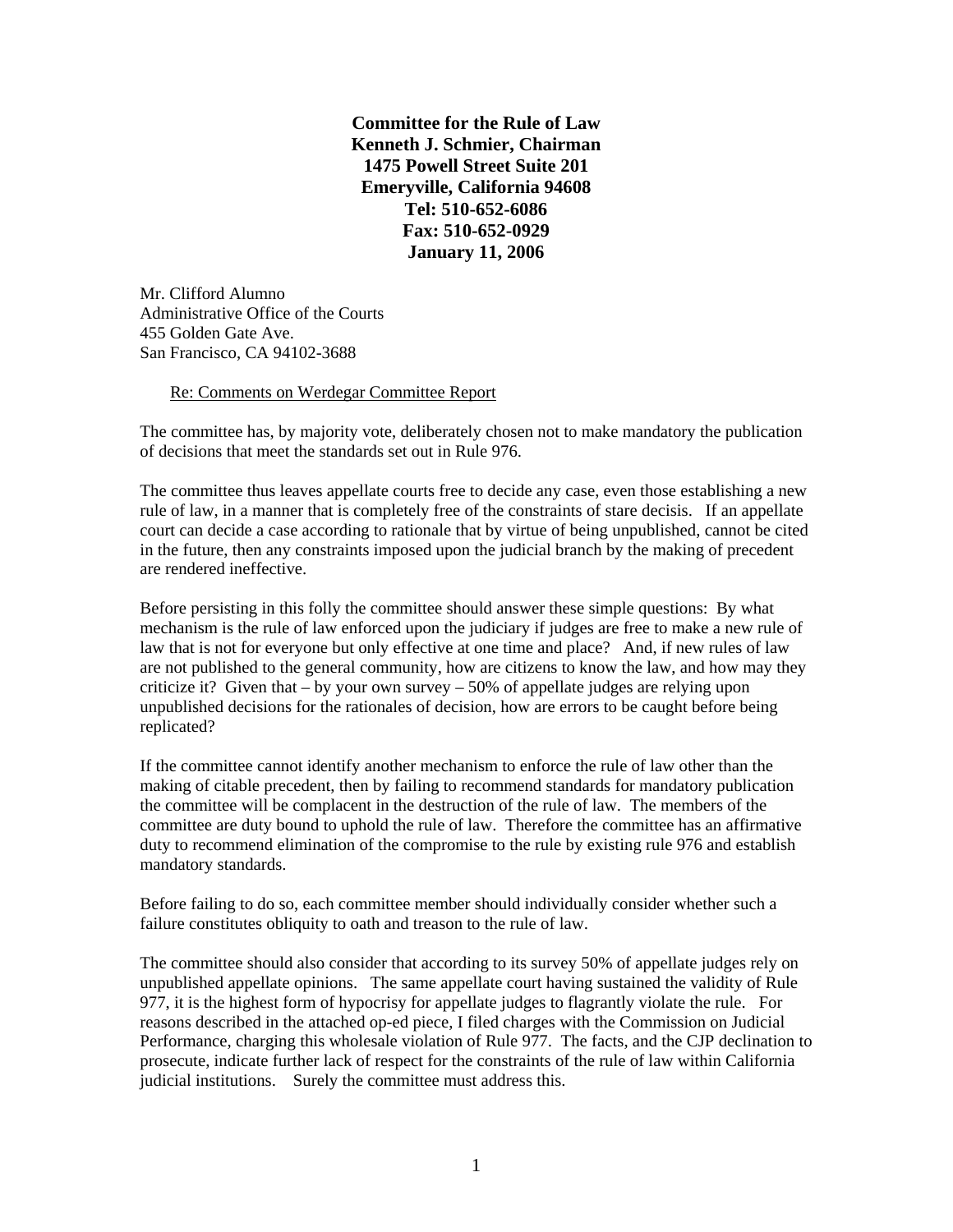Finally, I simply cannot understand the committee's willingness to consider Rule 976 in a vacuum. It seems to me that once charged with making a recommendation as to Rule 976, the committee has a duty to examine the impacts flowing from the standard for publication, which immediately, and perhaps solely, includes whether a decision may be cited. I cannot comprehend by what authority the committee has been restricted from considering rule 977 as it relates to what is, or is not, to be published, or why the committee respects that authority. The associate justices of the Supreme Court and its Chief Justice are not potentates, but have only the authority to decide cases brought to them for decision. What gives them the power to limit the inquiry of the committee?

I am genuinely concerned that the leadership of the judiciary has, through the acquisition of administrative responsibilities and appointing powers, and establishment of political like relationships among lower levels of the judiciary, acquired a power over the actions and decisions of lower level judges throughout the system far greater than that which should be associated with judging at the Supreme Court level. The Chief Justice has said that he is so busy in this regard that he only gets around to deciding cases "at 10 o'clock at the kitchen table." I am further concerned that judges of the appellate bench voluntarily acquiesce to this contortion of responsibility. And I am concerned still further that via constitutional amendment the judiciary seeks to increase the power of the Chief Justice to control monetary issues for local courts as well.

This improper power is enhanced by the ability to suppress the citation of decisions of appellate judges. I have heard judges say that our state needs a small group of persons to edit our law for consistency. If we do, that duty belongs to the legislature. The power of the judiciary is to be dispersed among many judges, and to be exercised only within the context of cases that state law applicable to all, or perhaps scholarly writings.

The committee has so far missed the mark. It should do better before it disbands.

Sincerely,

Kenneth J. Schmier Chairman Committee for the Rule of Law

Enclosure: *Justices Carve Exception to No-Cite Rule* The Recorder, November 4, 2005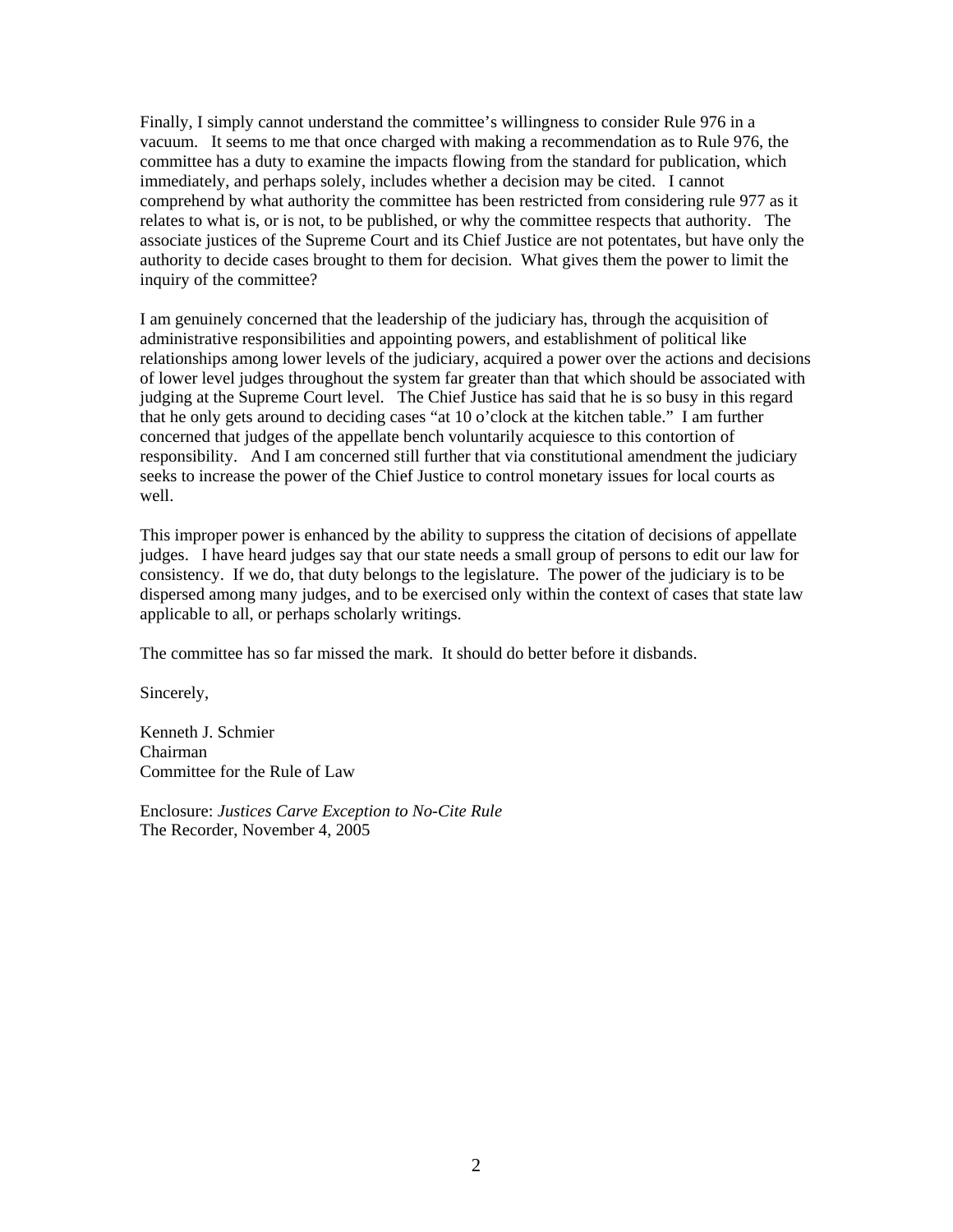Justices Carve Exception to No-Cite Rule The Recorder By Kenneth J. Schmier and Michael K. Schmier November 4, 2005

Fifty California appellate justices, half the bench, were caught violating the same court rule they insist on enforcing against litigants — the rule prohibiting reliance on unpublished appeal decisions. The Judicial Performance Commission must now decide whether to sanction them.

The embarrassing violations of Rule 977(a) came to light when the Supreme Court Advisory Committee on Rules for Publication ("Werdegar Committee") released its preliminary report two weeks ago. A survey taken by the committee revealed that 58 percent of 86 justices responding rely upon "unpublished" appellate opinions. California's "no-citation" Rule 977 says unpublished opinions "must not be cited or relied on by a court or party."

California appellate courts have repeatedly rejected challenges to Rule 977. Rule 977 and other no-citation rules have spawned a great deal of controversy over the past decade. Many high ranking judicial officers have argued that no-citation rules must be rescinded.

"A lawyer ought to be able to tell a court what it has done," said new Chief Justice John Roberts Jr. Supreme Court nominee Samuel Alito Jr. has said that the three decade old experiment with no-citation rules has proved to "conflict with basic principles underlying the rule of law."

Alito and Roberts are among those backing the adoption of Federal Rule of Appellate Procedure Rule 32.1, which, Alito wrote for the Federal Appellate Rules Committee, "abolishes such rules and requires courts to permit unpublished opinions to be cited."

Rule 32.1 is expected to be approved by the U.S. Supreme Court by May. In considering Rule 32.1 the federal rules committee called upon the Federal Judicial Center to investigate defenses of nocitation rules offered by Ninth



Circuit U.S. Court of Appeals Judge Alex Kozinski and California Chief Justice Ronald George. It found their assertions to be without substance.

Nonetheless the California judiciary, its chief justice, its Judicial Council, the attorney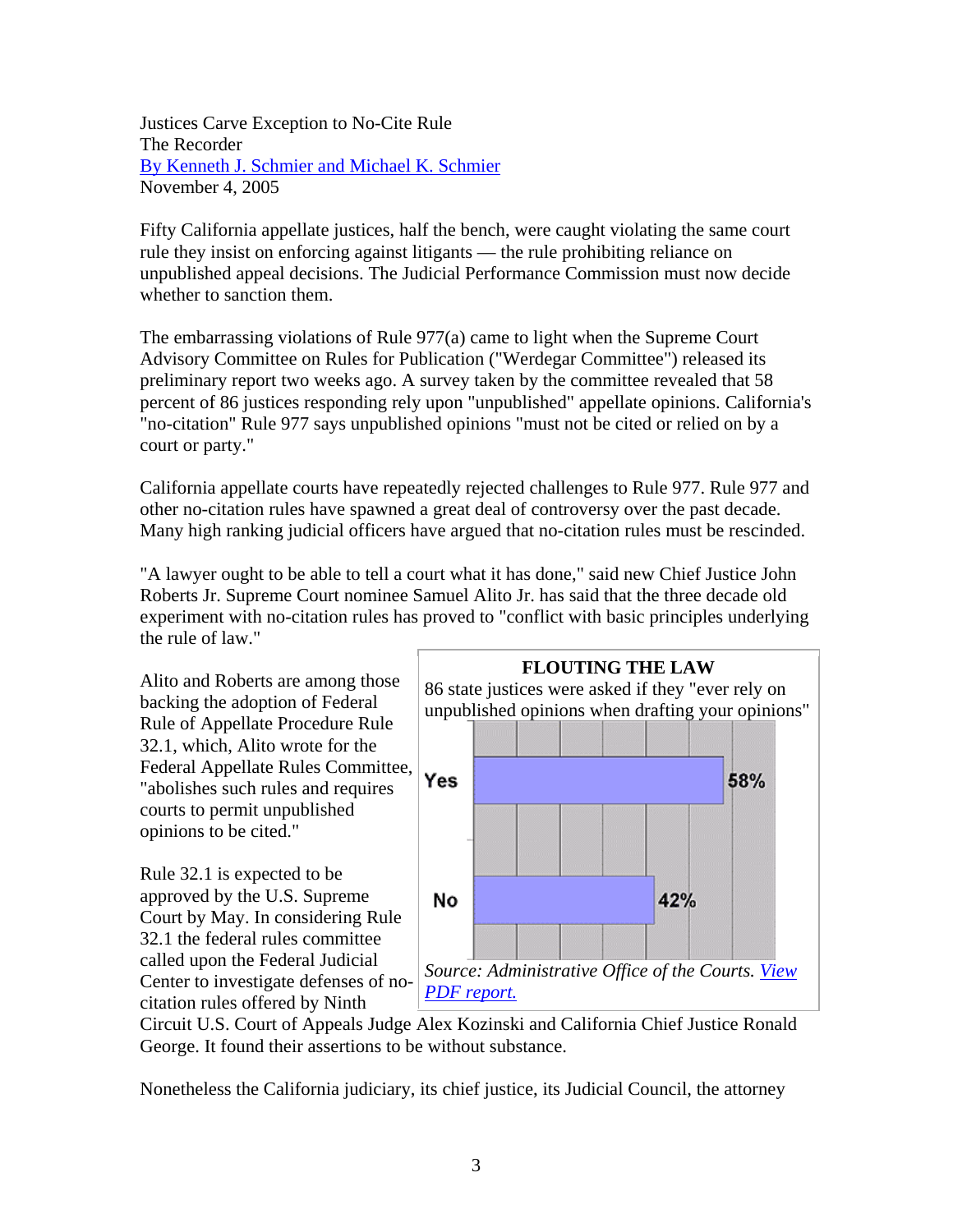general and, most importantly, the appellate courts, have resolutely defended the validity of Rule 977. To paraphrase the late Johnnie Cochran, if the rule is fit, the appellate bench too must submit.

But half are not submitting. A comment included in the Werdegar Committee's report said, "Most justices who rely on unpublished opinions indicated that they do so in order to consider the rationale or analysis used in a similar decision or to ensure consistency with their own rulings or with those in their district/division." Justices are deciding cases by relying upon unpublished decisions in the same way they would use decisions marked "Certified for Publication" — except without citation. Apparently the admission escaped the attention of the committee's chair, Justice Kathryn Mickle Werdegar, and the members of her committee specially chosen by Chief Justice George.

We concur with Justices Roberts and Alito, the American Bar Association, the American College of Trial Lawyers, 21 states, including New York, Texas, Illinois, Michigan and New Jersey: rules like 977 must go. Yet, we are the ones who complained to the Commission on Judicial Performance that justices are violating Rule 977. Given the poor regard in which we hold Rule 977, why did we do so? We invoke the rule of law to attack it. The rule of law requires that law — bad or good — be applicable to all, including the appellate bench. If the appellate bench finds abiding by Rule 977 awkward, the rule of law forces the bench to change it. It is not acceptable that judges, who made and enforce the rule that forbids us to rely on unpublished decisions, secretly violate the same prohibition.

"Violating rules relating to court administration" constitutes judicial misconduct, according to the CJP. But is the CJP sufficiently independent of the judicial establishment to issue charges?

We are giving the CJP an opportunity to prove its rectitude.

The complaint is not frivolous; there is great harm in what the justices are doing.

Clandestine reliance upon unpublished decisions deprives litigants and attorneys of any opportunity to argue against their validity. Worse, these decisions have never been vetted before the tens of thousands of court watchers, incentivized by citability and *stare decisis*, who monitor published appellate decisions. Among these court watchers is vast expertise regarding all manner of issues that come before appellate courts. Vetting decisions before them serves as a realistic and vocal quality control mechanism for the enormous volume of appellate dispositions.

But court watchers, and justices too, have been misled by Rule 977 into believing unpublished decisions do not influence the determination of future cases, and rarely criticize them. Unpublished opinions lack the crucial dignity of standing for something. They are not supposed to count, except for the parties, who are often shocked, and many devastated, by their "result orientation." The warranty of rightness is stripped when unpublished opinions circumvent court watcher inspection. Yet the Werdegar Committee